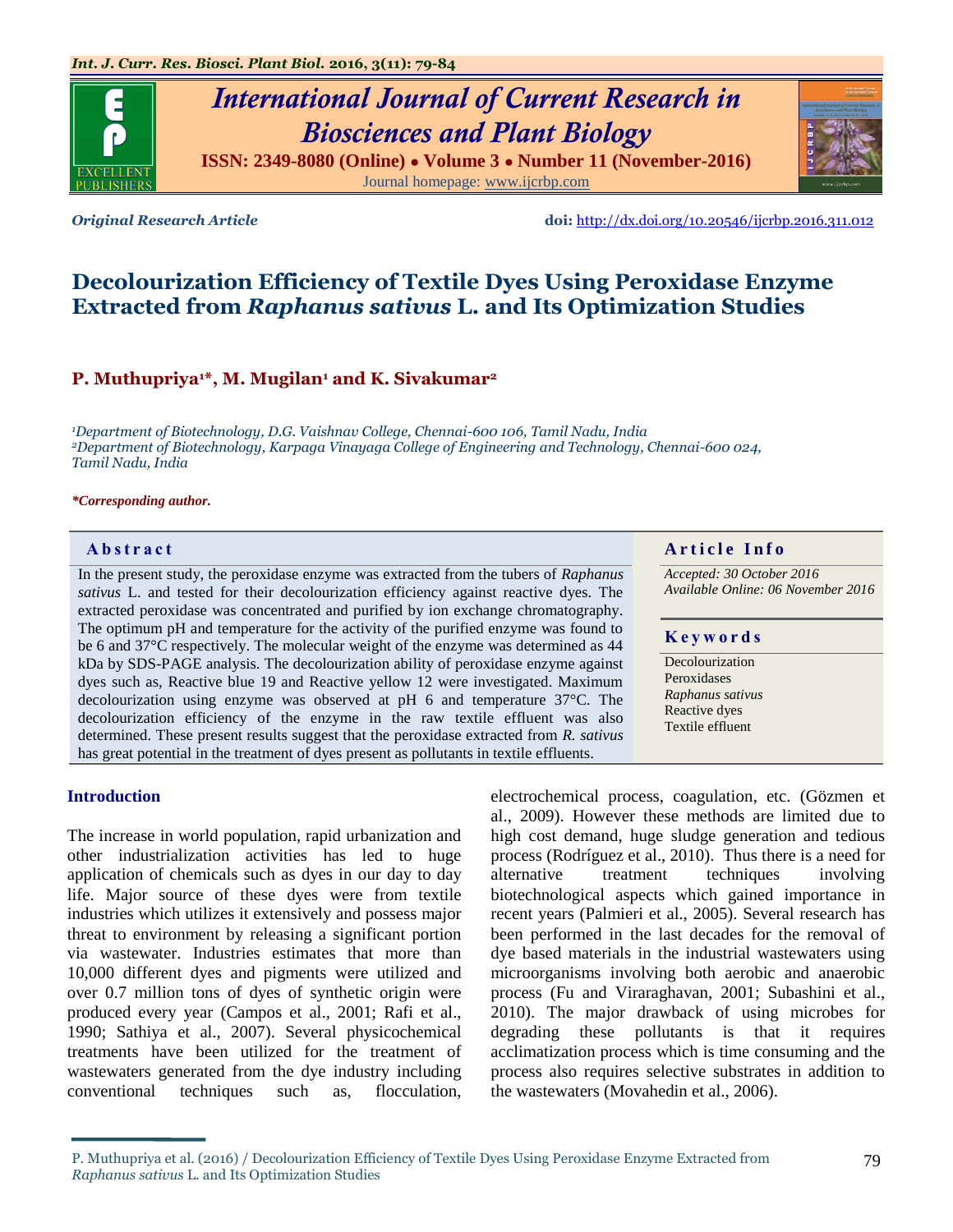Peroxidases are the enzymes that act as an oxidoreductase and it is widely found in plants, microorganisms and vertebrates. Peroxidases are one of the key enzymes that plays important role in plant growth and differentiation (Saraiva et al., 2007). Peroxidases governs various cellular processes in plants including their rigidification of cell walls, auxin oxidation, senescence, organogenesis, phenol oxidation, cross-linking of cell wall proteins, salt stress tolerance, protection from pathogenic microorganisms (Sat, 2008; Şişecioğlu et al., 2010).

Different isoforms of peroxidase will be present within the same plant which can differ in their molecular mass, isoelectric point, substrate specificity, amino acid composition, etc. (Ikehata et al., 2005). Peroxidases assist in the enzymatic removal of  $H_2O_2$  and their role is not clear as they catalyse large number of reactions (Kim and Lee, 2005).

Peroxidases are widely used in the clinical diagnosis and microanalytical immunoassays, synthesis of aromatic compounds and removal of peroxide from foods and industrial effluents (Aruna and Lali, 2001). One of the major problems faced by the textile industries are the lack of proper treatment for the decolourization of the reactive dyes in the effluents. Various reports were available claiming the role of peroxidases in the biotransformation of several organic molecules (Gülçin and Yildirim, 2005; Şişecioğlu et al., 2010). Peroxidases are widely distributed in the plant sources, but the genus, *Raphanus* serves as the major source for the commercial production of peroxidase. The radish (*R. sativus*) is cultivated in most of the hill stations of Tamil Nadu. In the present study, the peroxides localized in the root tissues of *R. sativus* was purified by ion exchange chromatography and the purified peroxidase was used for the decolourization of textile dyes.

## **Materials and methods**

## **Extraction of peroxidases enzyme from** *R. sativus*

Fresh radish samples (*R. sativus*) were collected, washed and drained. About 20 g of the radish tubers were homogenized in the mortar and pestle by adding phosphate buffer. The homogenate was filtered with the help of cheese cloth and the filtrate was centrifuged at 6000 rpm for 15 min at 4°C (Gülçin, 2002). The pellet was discarded and the supernatant was taken as source of peroxidase enzyme which was used in the further studies.

## **Peroxidase assay**

The crude protein fraction obtained from *R. sativus* was assayed for peroxidase enzyme according to the methods of Bania and Mahanta (2012). About 100µl of the plant extract was added with 2 ml of phosphate buffer (pH 6.0) and 1 ml of o-dianisidine solution. The reaction mixture was activated by adding 100  $\mu$ l H<sub>2</sub>O<sub>2</sub> and the absorbance was read at 460 nm after 5 min. The peroxidase activity was expressed as unit per mg of protein. The total protein content of the extract was determined by Lowry's method (Lowry, 1951).

## **Purification and concentration of enzyme**

To 5 ml of crude peroxidase obtained was added slowly with 20 ml of 65% pre-cooled acetone (-20ºC) along the sides of the conical flask under constant stirring. After standing for 1 hr at -20ºC, the precipitated solution was centrifuged at 15,000 rpm for 10 min at 10ºC. The supernatant was discarded and the pellet containing peroxidase was resuspended in 10 mM phosphate buffer (pH 8). The acetone precipitated crude enzyme was dialyzed against 0.01M phosphate buffer for 3 hrs. The partially purified enzyme was further purified by ion exchange chromatography. The enzymatic fraction obtained by acetone precipitation was dissolved in 10 mM phosphate buffer pH 6 and loaded on DEAE-cellulose column and eluted with 0.5M NaOH. The active fractions from the DEAE-cellulose column were concentrated and stored at -4ºC till further use (Maciel et al., 2007). The molecular weight of the purified peroxidase was determined by SDS-PAGE analysis (Laemmli, 1970).

## **Optimization of pH and temperature for peroxidase activity**

The optimum pH responsible for the activity of purified peroxidase enzyme was determined by incubating the enzyme at different pH (5-10). After addition, the peroxidase activity was assayed by adding hydrogen peroxidase and pyrogallol and measuring absorption at 420 nm. Similarly, the optimum temperature for the enhanced peroxidase activity was determined incubating the purified enzyme at different temperatures (14, 37, 60, 80, 100 and 120ºC) and the enzyme activity was assayed as mentioned earlier (Mizobutsi et al., 2010).

## **Dye decolourization studies**

Two reactive dyes (Reactive blue 19 and Reactive yellow 12) were selected for the present investigation.

P. Muthupriya et al. (2016) / Decolourization Efficiency of Textile Dyes Using Peroxidase Enzyme Extracted from *Raphanus sativus* L. and Its Optimization Studies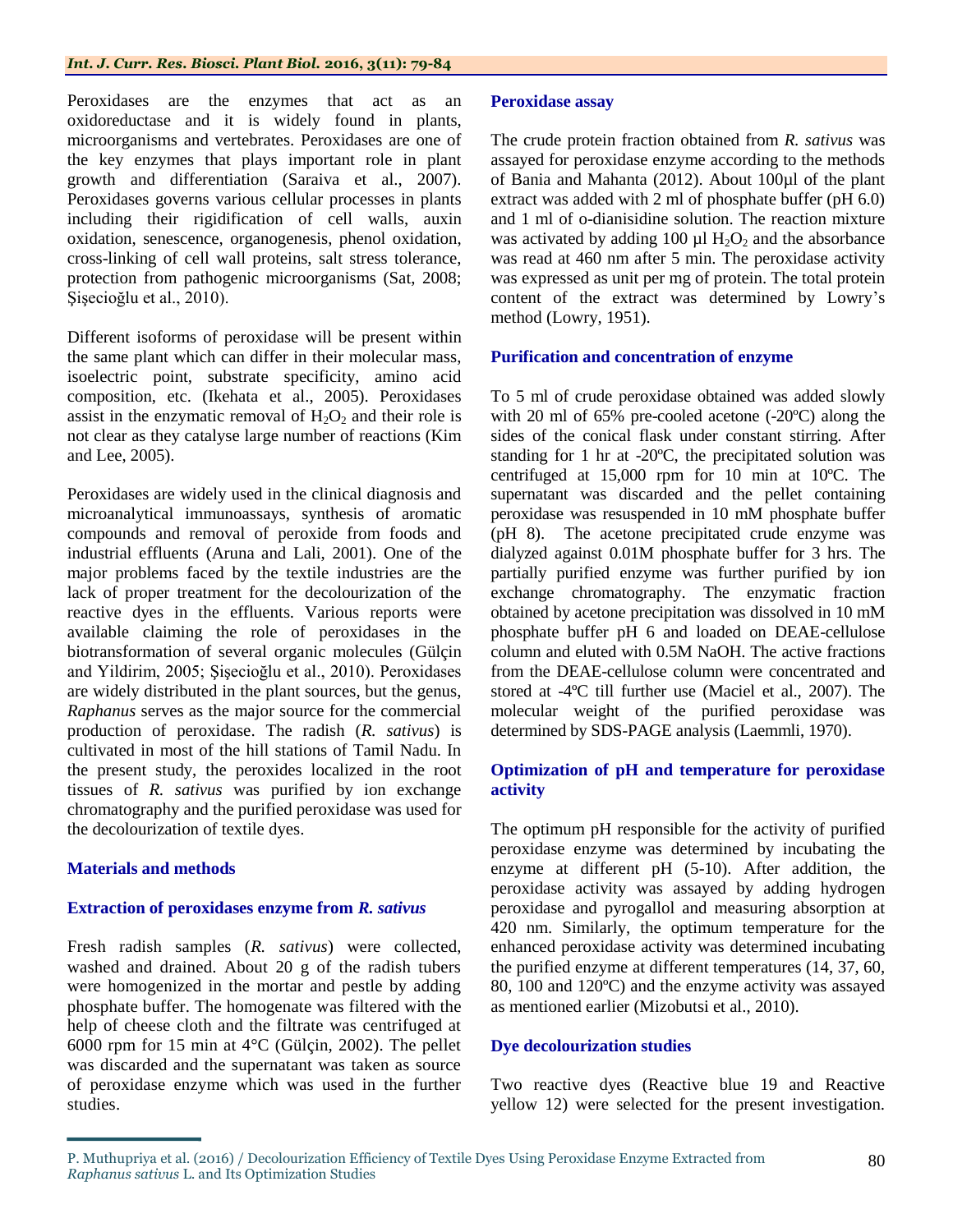The stock solution of dyes was prepared by dissolving them separately in distilled water and 10 mg/L concentration of the dyes was prepared further. The reaction mixture consisting of 0.5 ml of the purified peroxidase, 0.2 ml of reactive dyes was incubated at 37°C. The individual dye solution without enzyme served as control. The dye decolourization was assayed everyday by measuring the absorption at 640 nm using UV-Visible spectrophotometer. The decolourization experiments were carried out at different pH (5-10) and temperature (14, 37, 60, 80, 100 and 120ºC) ranges to determine the optimum ranges.

## **Results and discussion**

The peroxidase was extracted from *R. sativus* by homogenizing the tubers with phosphate buffer. The fresh roots of *R. sativus* gave the peroxidase with highest enzyme activity (0.286 U/mL) and protein content (200 µg/mL). The peroxidase obtained from *R. sativus* showed higher activity than that of the peroxidase obtained by Cochrane et al. (1999) who extracted enzyme from barley. Other reports are also available extracting peroxidase from plant sources including soybean seed coat (Sariri et al., 2003) and red beet (Rudrappa et al., 2005). In the present study, three step purification method was employed including acetone precipitation, dialysis and ion exchange chromatography.

Initially, the enzyme extracted from the *R. sativus* roots were precipitated with acetone and dialyzed against phosphate buffer. The acetone precipitation was used in enzyme precipitation as it is cheap and effective when compared with other existing methods. In a similar study, Rahman and their co-workers (1999) purified peroxidase from vegetable sources by acetone precipitation and purified the peroxidase enzyme with 1.9% purification fold. The acetone precipitation was followed by ion exchange chromatography with DEAE-Cellulose column equilibrated with phosphate buffer. The fractions obtained were screened for peroxidase activity and the fraction with maximum activity was concentrated further. Of the number of columns used for ion exchange chromatography including DEAE sephadex, carboxy methyl cellulose, etc., DEAEcellulose is the most widely used column (Voet and Voet, 1990) due to its finer particle size and presence of high density microgranular cellulose which provides higher specificity (Jakoby, 1971).

Effect of pH was studied, where the peroxidase activity was increased when there was an increase in the pH,

until it reached to maximum activity at pH 6, then it began to decrease (Fig. 1). It was observed that the purified peroxidase was active in weakly acidic pH and activity reduced in acidic and alkaline pH ranges. The differences in the enzyme activity with respect to pH might occur due to the alteration in the ionic state of enzyme and substrate. Also, it is essential to understand the optimum pH for the better affinity between enzyme and substrate (Wilder, 1962). The obtained results were similar to Lee et al. (1984) who found pH 6.5 as the optimum pH for peroxidase obtained from broccoli. The peroxidases obtained from tobacco leaves, rice seedlings and strawberry fruits were found to be 6 (Mader et al., 1977), 5.7 (Padiglia et al., 1995) and 6 (Civello, 1995) respectively.

The enzyme reaction were carried out at different temperature ranges to determine the optimum temperature for the peroxidase extracted from *R. sativus* and the results were shown in Fig. 2. It is observed that there is increase in the peroxidase activity with the increase in the temperature and attains maximum at 37ºC, then it begin to decline with further increase in temperature. The results obtained were in line with that of Gisele et al. (2010) who observed the maximum peroxidase activity at 40ºC.



**Fig. 1:** Effect of pH on peroxidase activity.



**Fig. 2:** Effect of temperature on peroxidase activity.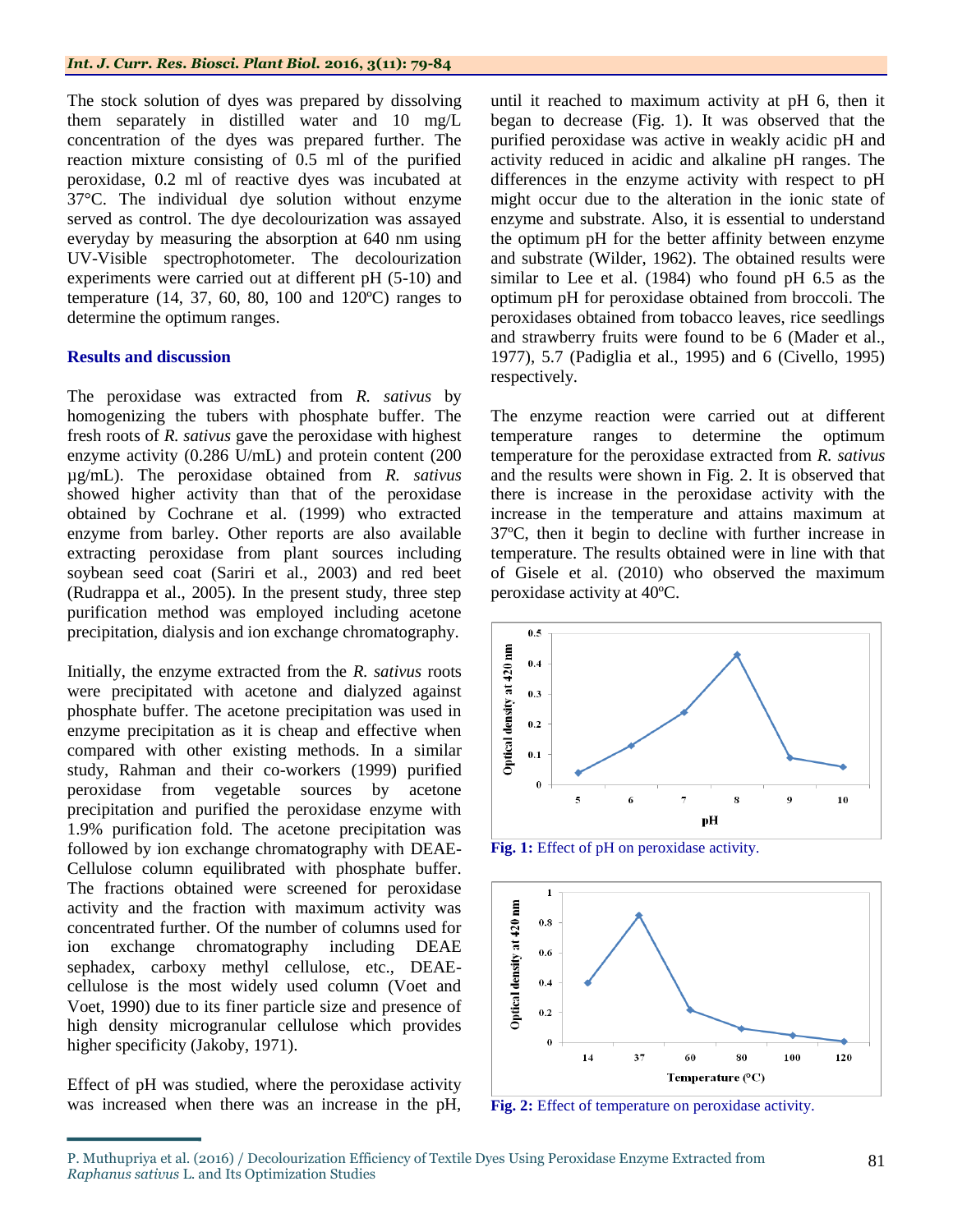### *Int. J. Curr. Res. Biosci. Plant Biol.* **2016, 3(11): 79-84**

The molecular weight of the purified peroxidase was determined using SDS-PAGE analysis. Four different bands with different molecular weight were observed in the resultant gel. Further purification is necessary to avail the pure peroxidase. The molecular weight of the bands obtained was determined as 66 kDa, 45 kDa, 36 kDa and 14.4 kDa, respectively. Of the bands, the band corresponding to the 45 kDa indicates the presence of peroxidase which was evidenced by Tabatabaie et al. (1998) who isolated peroxidase with molecular weight of 43 kDa. The results were in accordance with the results of Hermelinda et al. (2007), for peroxidases from *Copaifera langsdorffii* leaves which exhibited molecular weight of 58.1 kDa.

The efficiency of dye decolourization depends on the structure of dye and the redox-potential of the enzyme (Ratanapongleka and Phetsom, 2014). The ability of peroxidase from *R. sativus* to decolorize various structural dyes was examined. The dye decolourization ability of the purified peroxidase was tested against the commercial dyes, reactive blue 19, reactive yellow 12 and the raw textile effluent. The results revealed that the peroxidase efficiently decolourized the dyes up to 90% within three days of treatment. The rate of decolourization was increased from 24 hrs of incubation and attained maximum of 100% during 90 hrs of incubation for reactive blue 19 and 72 hrs of incubation for reactive yellow 12, respectively. Whereas, in case of textile effluent maximum decolourization was attained during 48 hrs of incubation (Fig. 3), which is a promising result when compared to other conventional treatments for textile decolourization.



**Fig. 3:** Dye decolourization efficiency of peroxidase

The effect of pH on the dye decolourization of both the dyes was tested by adjusting the initial pH of the reaction medium. It is observed that the peroxidase decolourize both the dyes efficiently when the pH of the medium was maintained at 6. The decolourization was considerably reduced before and after the optimum pH which indicates that the enzymes decolourize the dyes in weakly acidic conditions (Fig. 4). Since most of the textile effluents were weakly acidic and neutral in nature, the enzyme would have profound importance in their treatment.



**Fig. 4:** Effect of pH on dye decolourization.

Next to pH, the optimum temperature for the efficient dye decolourization by the peroxidase was determined by incubating the reaction mixture at different temperature. Of them, the reaction mixture incubated at 37°C was found to be efficient in the decolourization of both the dyes (Fig. 5). The peroxidase enzymes effectively decolourized the reactive dyes at mesophilic temperature. Hence, the enzyme can be employed for the treatment of textile effluent which would be economic and effective.



**Fig. 5:** Effect of temperature on dye decolourization.

P. Muthupriya et al. (2016) / Decolourization Efficiency of Textile Dyes Using Peroxidase Enzyme Extracted from *Raphanus sativus* L. and Its Optimization Studies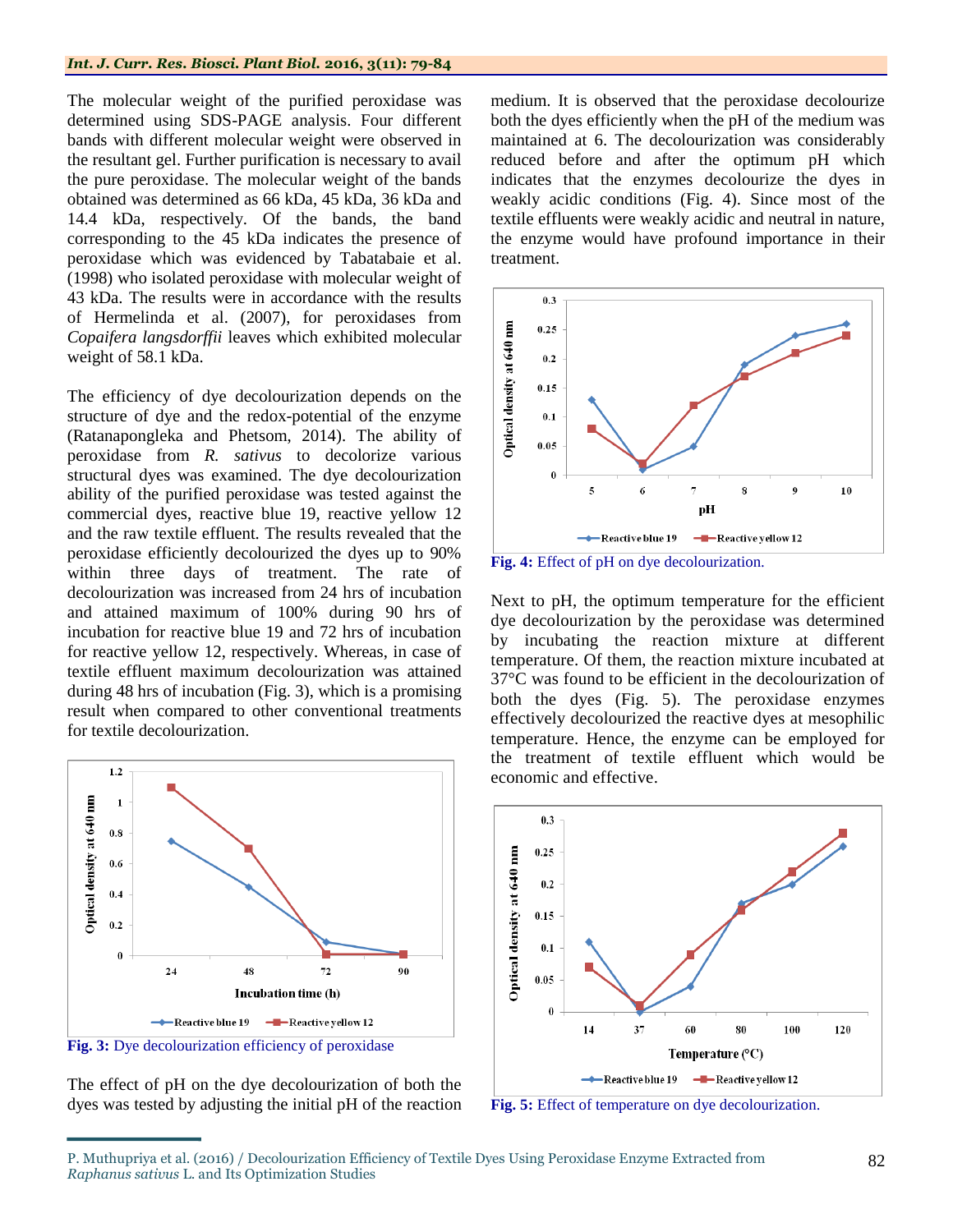## **Conclusion**

The results of the present study prove that *R. sativus* as a potential peroxidase source for biotechnological application. The decolourization of reactive dyes by partially purified peroxidase from *R. sativus* was determined. The peroxidase had an obvious potential to decolorize both the dyes within four days of incubation. It can be concluded that *R. sativus* roots served as an efficient source for peroxidase and the peroxidase serves as an effective enzyme for dye decolourization. The optimization of the treatment of textile effluents will be commenced in the further studies.

## **Conflict of interest statement**

Authors declare that they have no conflict of interest.

## **References**

- Aruna, N., Lali, A., 2001. Purification of a plant peroxidase using reversibly soluble ion-exchange polymer. Process Biochem. 37(4), 431-437.
- Bania, I., Mahanta, R., 2012. Evaluation of peroxidases from various plant sources. Int. J. Scient. Res. Publ. 2(5), 1-5.
- Campos, R., Kandelbauer, A., Robra, K.H., Artur, C.P., Gubitz, G.M., 2001. Indigo degradation with purified laccases from *Trametes hirsuta* and *Sclerotim rolfsii*. J. Biotechnol. 8, 131-139.
- Civello, P.M., Martinez, G.A., Chaves, A.R., Anon, M.C., 1995. Peroxidase from strawberry fruit; partial purification and determination of some properties. J. Agri. Food Chem. 43, 2596-2601.
- Cochrane, M.P., Paterson, L., Gould, E., 1999. Changes in chalazal cell walls and in the peroxidase enzymes of the crease region during grain development in barley. J. Exp. Bot. 51(344), 507-520.
- Fu, Y., Viraraghavan, T., 2001. Fungal decolorization of dye wastewaters: a review. Bioresour. Technol. 79(3), 251- 262.
- Gisele, P. M., Fernando, L. F., Rosilene, A. R., Rolf, P., Ludmila, L., de Melo Neves, da Mota, W. F., 2010. Effect of pH and temperature on peroxidase and polyphenoloxidase activities of litchi pericarp. Sci. Agric. (Piracicaba, Braz.). 67(2), 213-217.
- Gözmen, B., Kayan, B., Gizir, A. M., Hesenov, A., 2009. Oxidative degradations of reactive blue 4 dye by different advanced oxidation methods. J. Hazard. Mater. 168(1), 129-136.
- Gülçin, İ., Yildirim, A., 2005. Purification and characterization of peroxidase from *Brassica oleracea* var. *acephala*. Asian J. Chem. 17, 2175-2183.
- Hermelinda, P.F.M., Cação, C. M., Gouvêa, P., 2007. Extraction, purification and biochemical characterization of a peroxidase from *Copaifera langsdorffii* leaves. Quim.

Nova. 30(5), 1067-1071.

- Ikehata, K., Buchanan, I.D., Pickard, M.A., Smith, D.W., 2005. Purification, characterization and evaluation of extracellular peroxidase from two *Coprinus* species for aqueous phenol treatment. Bioresour. Technol. 96, 1758- 1770.
- Jakoby, W. B., 1971. Crystallization as a purification technique. Methods Enzymol. 22, 248.
- Kim, S. S., Lee, D. J., 2005. Purification and characterization of a cationic peroxidase Cs in *Raphanus sativus*. J. Plant Physiol. 162(6), 609-617.
- Laemmli, U.K., 1970. Cleavage of structural proteins during the assembly of the head of bacteriophage T4. Nature. 227, 680-685.
- Lee, C. Y., Pennesi, A. P., Dickson, M. H., 1984. Characterization of Cauliflower peroxidase isoenzyme. J. Agric. Food Chem. 32(1), 18-21.
- Lowry, O.H., Rosebrough, N.J., Farr, A.L., Randall, R.J., 1951. Protein measurement with the Folin phenol reagent. J. Biol. Chem. 193(1), 265-275.
- Maciel, H. P. F., Gouvêa, C. M. C. P., Toyama, M., Smolka, M., Marangoni, S., Pastore, G. M., 2007. Extraction, purification and biochemical characterization of a peroxidase from *Copaifera langsdorffii* leaves. Quim. Nova. 30(5), 1067-1071.
- Mader, M., Nessel, A., Bopp, M., 1977. On the physiological significance of the isoenzyme groups of peroxidase from tobacco demonstrated by biochemical properties. II. pH optima, Michaelis contstants, maximal oxidation rates. Plant Physiol. 82, 247-260.
- Mizobutsi, G. P., Finger, F. L., Ribeiro, R. A., Puschmann, R., Neves, L. L. D. M., Mota, W. F. D., 2010. Effect of pH and temperature on peroxidase and polyphenoloxidase activities of litchi pericarp. Sci. Agric. 67(2), 213-217.
- Movahedin, H., Shokoohi, R., Parvaresh, A., Hajia, M., Jafri, J. A., 2006. Evaluating the effect of glucose on phenol removal efficiency and changing the dominant microorganisms in the serial combined biological system. J. Health Sci. Resour. 6(2), 8-13.
- Padiglia, A., Medda, R., Cruciani, E., 1995. Fractionation and characterization of two form of peroxidase from *Oryza sativa*. Prep. Biochem. 25(1&2), 11-19.
- Palmieri, G., Cennamo, G., Sannia, G., 2005. Remazol brilliant blue R decolourisation by the fungus *Pleurotus ostreatus* and its oxidative enzymatic system. Enz. Microb. Technol. 36(1), 17-24.
- Rafi, F., Fraeankalin, W., Cerniglia, C. E., 1990. Azoreductase activity of anaerobic bacteria isolated from human intestinal microflora. Appl. Environ. Microbiol. 56, 2146- 2151.
- Rahman, U.K., Yaqub, M., Sheikh, M.A., Arshad, M., 1999. Extraction and evolution of peroxidase from various vegetable sources. Int. J. Agric. Biol. 1(3), 1560-8530.
- Ratanapongleka, K., Phetsom, J., 2014. Decolorization of synthetic dyes by crude laccase from *Lentinus polychrous* Lev. Int. J. Chem. Eng. Appl. 5(1), 26-30.
- Rodríguez, A., Ovejero, G., Sotelo, J. L., Mestanza, M.,